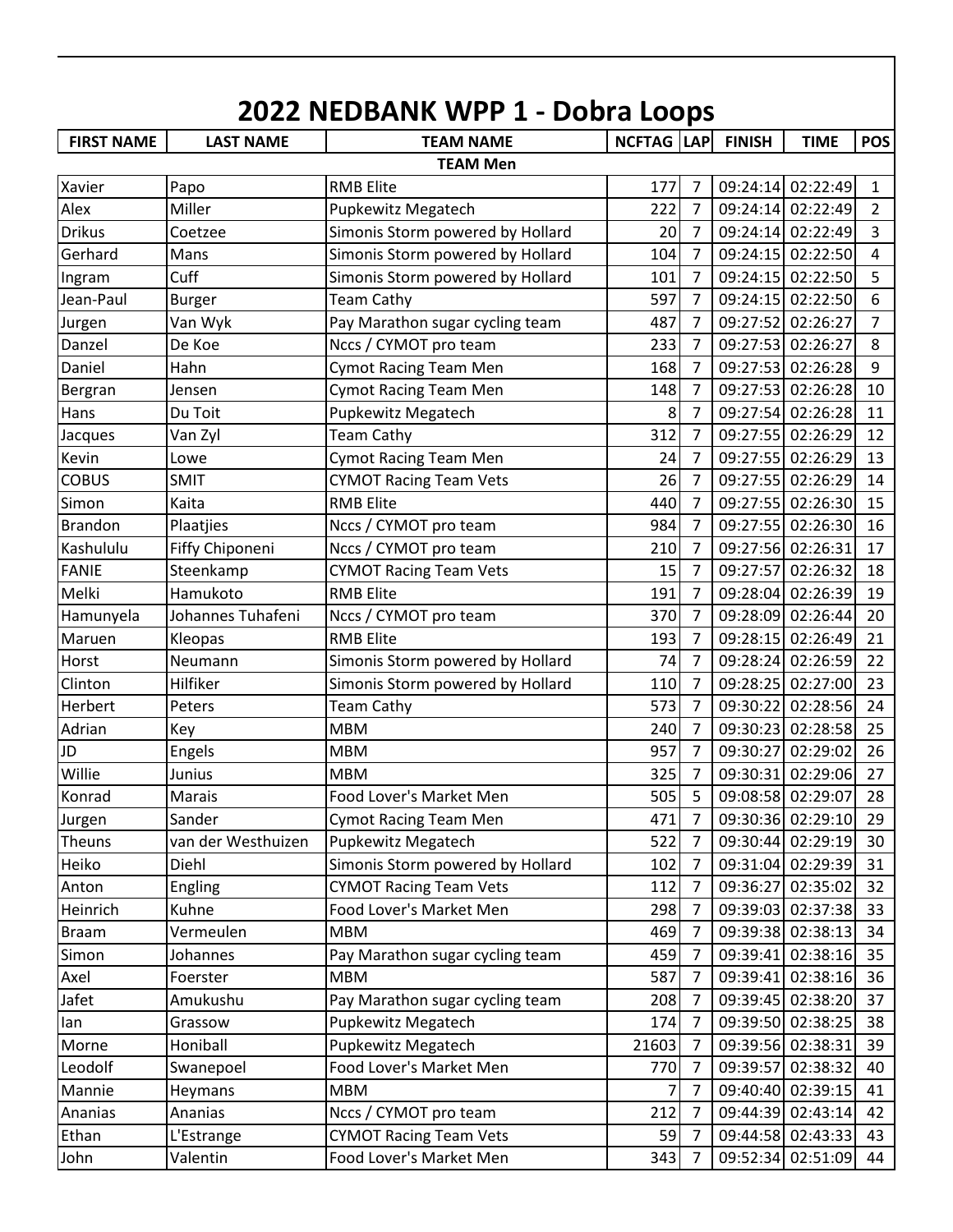| William           | Kharigub           | Pay Marathon sugar cycling team   | 891   | 6           |            | 09:47:20 02:45:54 |                |
|-------------------|--------------------|-----------------------------------|-------|-------------|------------|-------------------|----------------|
| Kai               | Pritzen            | <b>Cymot Racing Team Men</b>      | 345   | $\mathbf 0$ | 00:00:00   | <b>DNF</b>        |                |
| Pierre            | Knoetze            | <b>CYMOT Racing Team Vets</b>     | 52    | 0           | 00:00:00   | <b>DNF</b>        |                |
| JG                | Van der Westhuizen | <b>CYMOT Racing Team Vets</b>     | 526   | $\mathbf 0$ | 00:00:00   | <b>DNF</b>        |                |
| Vernon            | Maresch            | Food Lover's Market Men           | 419   | 0           | 00:00:00   | <b>DNF</b>        |                |
| Jacques           | Celliers           | <b>Team Cathy</b>                 | 60    | 0           | 00:00:00   | <b>DNF</b>        |                |
| <b>Willie Mac</b> | Van Zyl            | <b>Team Cathy</b>                 | 431   | 0           | 00:00:00   | <b>DNF</b>        |                |
| Tuhafeni          | Hamundjebo         | <b>RMB Elite</b>                  | 192   | 0           | 08:09:05   | <b>DNF</b>        |                |
| Jaco              | Hanekom            | <b>Team Cathy</b>                 | 311   | $\mathbf 0$ | <b>DNS</b> | <b>DNS</b>        |                |
|                   |                    | <b>TEAM Women</b>                 |       |             |            |                   |                |
| Melissa           | Hinz               | <b>Food Lover's Market Ladies</b> | 359   | 5           |            | 09:10:06 02:00:46 | 1              |
| Courtney          | Liebenberg         | <b>MBM Ladies</b>                 | 342   | 5           |            | 09:10:07 02:00:46 | $\overline{2}$ |
| Monique           | Du Plessis         | <b>CYMOT Racing Team Ladies</b>   | 136   | 5           |            | 09:10:11 02:00:50 | 3              |
| Anri              | Krugel             | Food Lover's Market Ladies        | 562   | 5           |            | 09:10:13 02:00:53 | 4              |
| Michelle          | Doman              | Food Lover's Market Ladies        | 21    | 5           |            | 09:10:16 02:00:55 | 5              |
| Ada               | Kahl               | <b>MBM Ladies</b>                 | 511   | 5           |            | 09:10:21 02:01:00 | 6              |
| Anneke            | Steenkamp          | <b>Hollard Ladies</b>             | 16    | 5           |            | 09:10:25 02:01:04 | $\overline{7}$ |
| Elanor            | Grassow            | <b>Hollard Ladies</b>             | 466   | 5           |            | 09:10:25 02:01:05 | 8              |
| Zoe               | Mitchell           | <b>Hollard Ladies</b>             | 226   | 5           |            | 09:10:26 02:01:05 | 9              |
| Hester            | Prins              | Food Lover's Market Ladies        | 155   | 5           |            | 09:10:28 02:01:08 | 10             |
| Leandie           | Cloete             | Food Lover's Market Ladies        | 512   | 5           |            | 09:10:31 02:01:10 | 11             |
| Nicola            | Fester             | <b>CYMOT Racing Team Ladies</b>   | 462   | 5           |            | 09:10:31 02:01:11 | 12             |
| Jean-Marie        | Mostert            | <b>CYMOT Racing Team Ladies</b>   | 543   | 5           |            | 09:10:32 02:01:11 | 13             |
| Marion            | Schonecke          | <b>MBM Ladies</b>                 | 21306 | 5           |            | 09:10:36 02:01:15 | 14             |
| Lelani            | Swart              | <b>Hollard Ladies</b>             | 140   | 5           |            | 09:10:36 02:01:16 | 15             |
| Sandra            | Lippert            | <b>CYMOT Racing Team Ladies</b>   | 254   | 5           |            | 09:10:37 02:01:16 | 16             |
| Silke             | Bean               | <b>MBM Ladies</b>                 | 166   | 5           |            | 09:10:37 02:01:17 | 17             |
| Ulande            | Viljoen            | PSG/Cycletec Ladies               | 369   | 5           |            | 09:10:40 02:01:19 | 18             |
| Nadine            | Kloppers           | PSG/Cycletec Ladies               | 679   | 5           |            | 09:10:51 02:01:24 | 19             |
| Maike             | <b>Bochert</b>     | <b>Hollard Ladies</b>             | 30    | 5           |            | 09:10:48 02:01:28 | 20             |
| Marissa           | Mouton             | LeMa ladies                       | 817   | 5           |            | 09:10:49 02:01:28 | 21             |
| Jana              | Von Backstrom      | PSG/Cycletec Ladies               | 328   | 5           |            | 09:10:50 02:01:29 | 22             |
| Sonja             | Obholzer           | <b>CYMOT Racing Team Ladies</b>   | 496   | 5           |            | 09:14:53 02:05:33 | 23             |
| Genevieve         | Weber              | LeMa ladies                       | 358   | 5           |            | 09:16:29 02:07:09 | 24             |
| Monika            | Szczepan           | LeMa ladies                       | 768   | 5           |            | 09:16:29 02:07:09 | 25             |
| Mimi              | Hough              | PSG/Cycletec Ladies               | 319   | 5           |            | 09:21:59 02:12:38 | 26             |
| Mara              | Van Wyk            | LeMa ladies                       | 613   | 5           |            | 09:33:41 02:24:20 | 27             |
| Vicki             | Vosloo             | PSG/Cycletec Ladies               | 35    | 5           |            | 09:37:38 02:28:17 | 28             |
| Nadine            | Towsen             | LeMa ladies                       | 981   | 3           |            | 08:42:40 01:33:19 |                |
| Irene             | Steyn              | <b>MBM Ladies</b>                 | 125   | $\mathbf 0$ | 00:00:00   | <b>DNF</b>        |                |
|                   |                    | <b>Open Men</b>                   |       |             |            |                   |                |
| Andre             | Vermeulen          |                                   | 2     | 5           |            | 08:49:07 01:43:39 | $\mathbf{1}$   |
| Gerhard           | <b>Breed</b>       |                                   | 548   | 5           |            | 08:49:26 01:43:57 | $\overline{2}$ |
| Jaco              | Lamprecht          |                                   | 1     | 5           |            | 08:49:26 01:43:58 | 3              |
| Hardus            | <b>Nel</b>         |                                   | 94    | 5           |            | 08:50:01 01:44:33 | 4              |
| Des               | Doman              |                                   | 22    | 5           |            | 08:52:18 01:46:50 | 5              |
| Clauss            | <b>Beukes</b>      |                                   | 282   | 5           |            | 08:52:20 01:46:52 | 6              |
| Allan             | Vivier             |                                   | 277   | 5           |            | 08:52:22 01:46:54 | $\overline{7}$ |
| Adriaan           | Maartens           |                                   | 100   | 5           |            | 08:52:23 01:46:54 | 8              |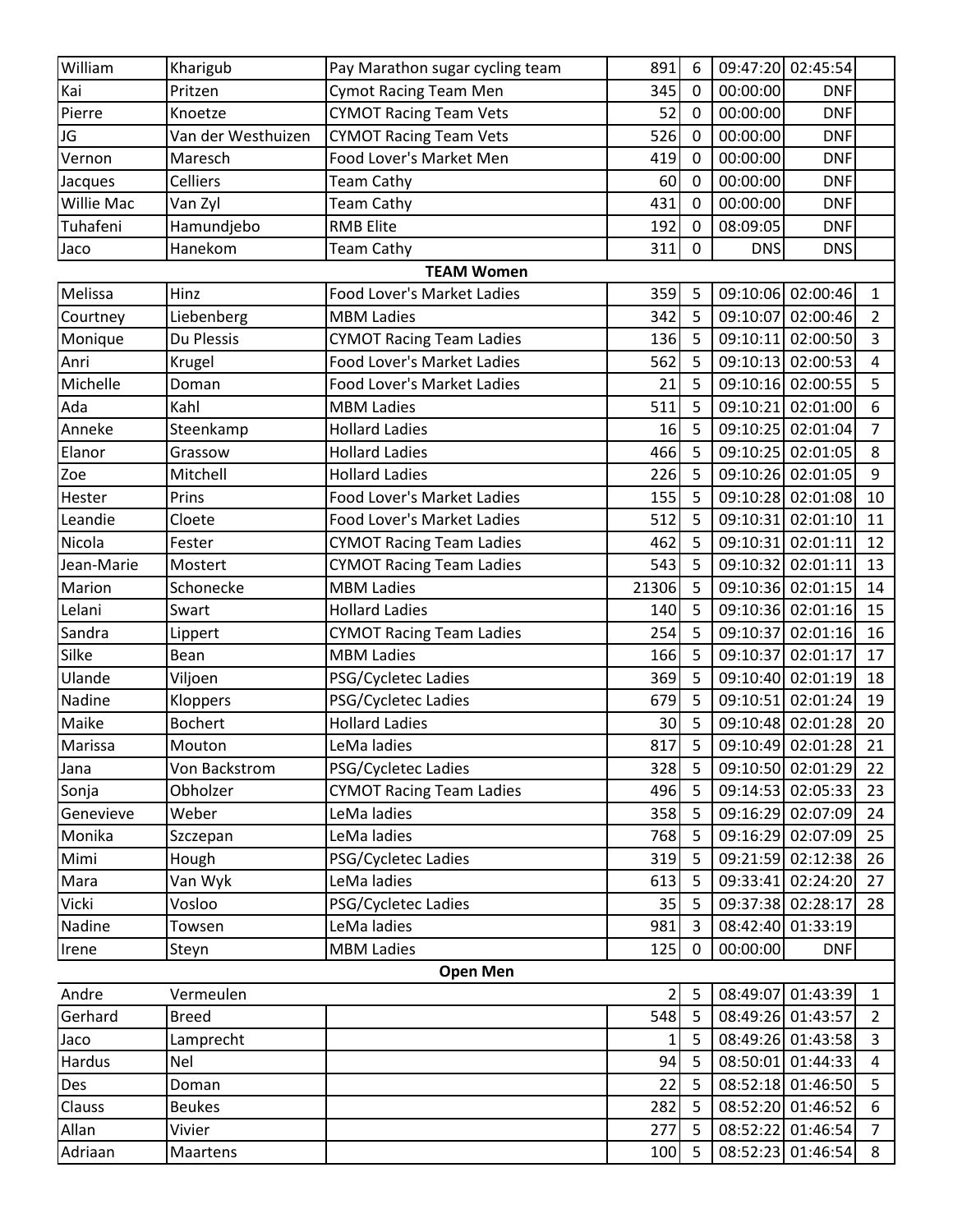| Marcel        | Suren         |                         | 71             | 5              |          | 08:52:23 01:46:55 | 9              |
|---------------|---------------|-------------------------|----------------|----------------|----------|-------------------|----------------|
| Theo          | Klein         |                         | 494            | 5              | 08:52:23 | 01:46:55          | 10             |
| FA            | Gerber        |                         | 712            | 5              |          | 08:52:33 01:47:05 | 11             |
| Wynandt       | Gouws         |                         | 63             | 5              |          | 08:52:33 01:47:05 | 12             |
| Peter         | Le Riche      |                         | 147            | 5              |          | 08:52:59 01:47:31 | 13             |
| Lester        | Meyer         |                         | 351            | 5              |          | 08:53:11 01:47:43 | 14             |
| Fana          | Lambert       |                         | 195            | 5              |          | 09:02:06 01:56:38 | 15             |
| Renando       | <b>Burger</b> |                         | 207            | 5              |          | 09:03:28 01:58:00 | 16             |
| Adriaan       | Cloete        |                         | 361            | 5              |          | 09:03:28 01:58:00 | 17             |
| Grant         | <b>Balie</b>  |                         | 348            | 5              |          | 09:03:54 01:58:26 | 18             |
| Anthony       | Coomer        |                         | 256            | 5              | 09:11:37 | 02:06:09          | 19             |
| Brandon       | Johnson       |                         | 766            | 5              |          | 09:12:03 02:06:35 | 20             |
| Matt          | Husselmann    |                         | 349            | 5              |          | 09:12:38 02:07:10 | 21             |
| Henco         | Serdyn        |                         | 971            | 5              |          | 09:12:55 02:07:27 | 22             |
| Johan         | De Beer       |                         | 316            | 5              |          | 09:13:09 02:07:41 | 23             |
| Jan           | De Vries      |                         | 917            | 5              |          | 09:15:28 02:10:00 | 24             |
| Clive         | Kavendjii     |                         | 769            | $\overline{4}$ |          | 09:00:46 01:55:18 |                |
| Theo          | Steenkamp     |                         | 620            | $\overline{3}$ | 08:09:47 | 01:04:18          |                |
| Shanco        | Renton        |                         | 482            | $\Omega$       | 08:16:09 | <b>DNF</b>        |                |
| Willbard      | Shoopala      |                         | 586            | $\mathbf 0$    | 09:31:09 | DQ                |                |
|               |               |                         |                |                |          |                   |                |
|               |               |                         |                |                |          |                   |                |
|               |               |                         |                |                |          |                   |                |
|               |               |                         |                |                |          |                   |                |
|               |               | <b>Master Men</b>       |                |                |          |                   |                |
| George        | Thiele        |                         | 34             | 5              |          | 08:52:24 01:46:56 | $\mathbf{1}$   |
| <b>Nick</b>   | Du Plessis    |                         | 138            | 5              |          | 08:52:34 01:47:05 | $\overline{2}$ |
| Gustav        | Gouws         |                         | 409            | 5              |          | 08:52:34 01:47:05 | $\overline{3}$ |
| Heiko         | Von Ludwiger  |                         | 544            | 5              |          | 08:52:34 01:47:06 | $\overline{4}$ |
| Tiaan         | <b>Nel</b>    |                         | 90             | 5              |          | 08:52:38 01:47:10 | 5              |
| Christopher   | Du Plessis    |                         | 128            | $\overline{3}$ |          | 08:52:50 01:47:21 | 6              |
| Richard       | Meeks         |                         | $\overline{4}$ | 5              |          | 08:53:14 01:47:46 | $\overline{7}$ |
| Eckhard       | Waldschmidt   |                         | 535            | $\overline{4}$ |          | 08:55:00 01:49:32 | 8              |
| Joris Michael | Harteveld     |                         | 767            | 5 <sub>1</sub> |          | 09:02:00 01:56:32 | 9              |
| Baary         | Jones         |                         | 715            | 5 <sub>1</sub> |          | 09:03:17 01:57:49 | 10             |
| Greg          | Chase         |                         | 184            | 5 <sub>1</sub> |          | 09:05:48 02:00:20 | 11             |
| Giovanni      | Baumann       |                         | 689            | $\mathbf 0$    | 07:29:45 | <b>DNF</b>        |                |
|               |               |                         |                |                |          |                   |                |
|               |               | <b>Grand Master Men</b> |                |                |          |                   |                |
| Gerhard       | Mans          |                         | 105            | 4              |          | 08:48:26 01:34:58 | $\mathbf{1}$   |
| Paddy         | Murphy        |                         | 641            | $\overline{4}$ |          | 08:49:01 01:35:33 | $\overline{2}$ |
| Andre         | Huysamen      |                         | 497            | $\overline{4}$ |          | 09:01:55 01:48:27 | 3              |
| Hans-Peter    | Drobisch      |                         | 576            | 4              |          | 09:05:53 01:52:25 | 4              |
| Klaus         | Schade        |                         | 144            | $\overline{4}$ |          | 09:17:04 02:03:36 | 5              |
|               |               |                         |                |                |          |                   |                |
|               |               |                         |                |                |          |                   |                |
|               |               |                         |                |                |          |                   |                |
|               |               |                         |                |                |          |                   |                |
|               |               |                         |                |                |          |                   |                |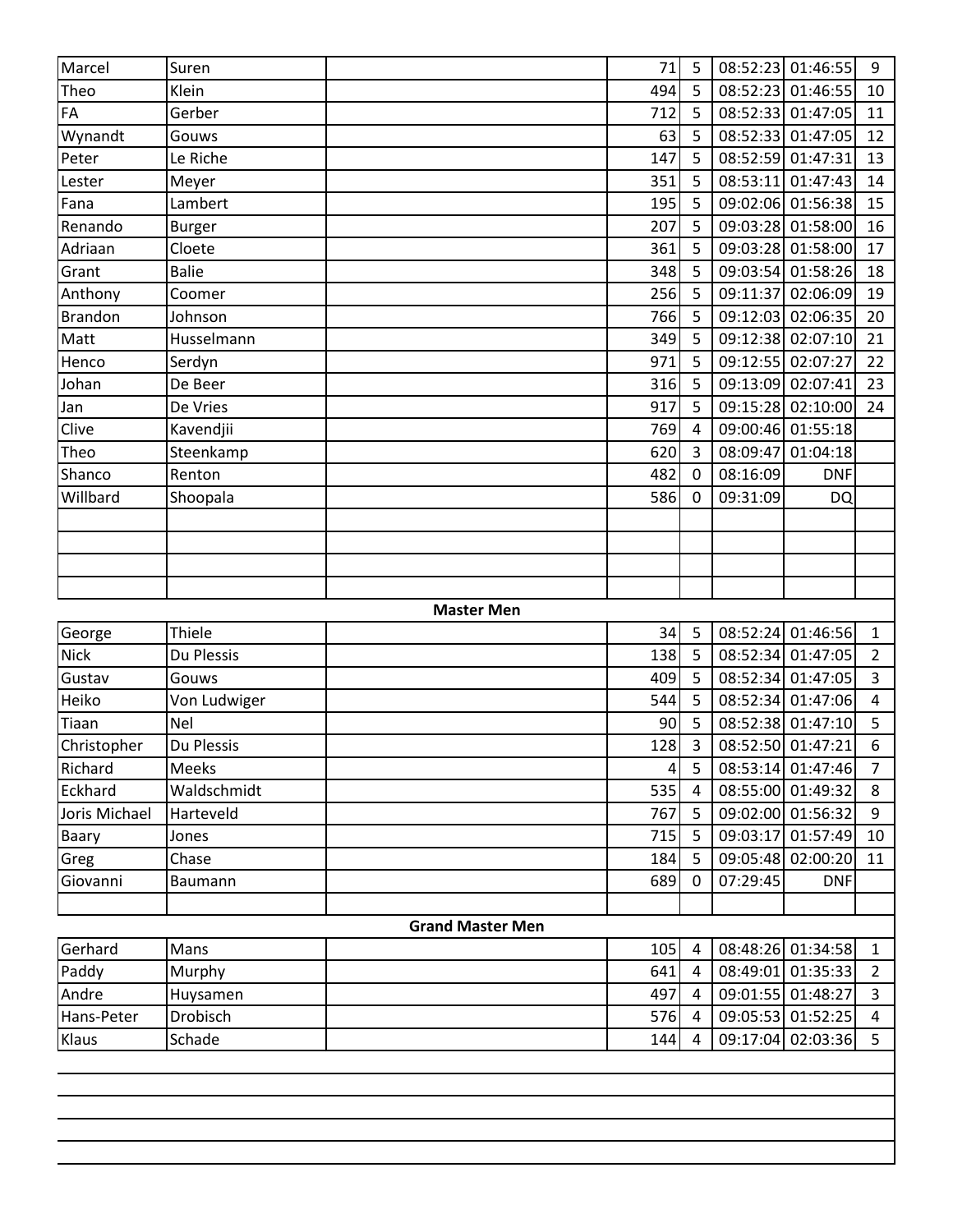|                |                  | <b>Open Women</b>        |       |                |            |                   |                |
|----------------|------------------|--------------------------|-------|----------------|------------|-------------------|----------------|
| Lotte          | <b>Beulker</b>   |                          | 574   | 5              |            | 09:15:40 02:10:12 | 1              |
| Olivia         | Shililifa        |                          | 447   | 5              |            | 09:15:49 02:10:21 | $\overline{2}$ |
| Christiane     | <b>Beulker</b>   |                          | 596   | 5              | 09:15:53   | 02:10:24          | 3              |
| Rina           | Engelbrecht      |                          | 196   | 5              | 09:15:54   | 02:10:25          | $\overline{4}$ |
| Hilde-Marie    | Olivier          |                          | 572   | 5              |            | 09:16:17 02:10:49 | 5              |
| Susan          | Nel              |                          | 410   | 5              |            | 09:16:35 02:11:06 | 6              |
| Marsha         | Nel              |                          | 92    | 5              |            | 09:26:12 02:20:43 | $\overline{7}$ |
| Michaela       | <b>Ham</b>       |                          | 111   | 5              | 09:26:20   | 02:20:52          | 8              |
| Cindy          | Rowland          |                          | 61    | 5              |            | 09:38:34 02:33:06 | 9              |
| Danika         | Wiese            |                          | 518   | 0              | 00:00:00   | <b>DNF</b>        |                |
| Cornelia       | Alpers           |                          | 556   | 0              | <b>DNS</b> | <b>DNS</b>        |                |
| Jana           | Kehrmann         |                          | 554   | 0              | <b>DNS</b> | <b>DNS</b>        |                |
|                |                  | <b>Master Women</b>      |       |                |            |                   |                |
| Mandy          | Huysamen         |                          | 391   | 4              | 09:01:57   | 01:48:29          | $\mathbf{1}$   |
| Carolin        | Janik            |                          | 182   | 4              | 09:33:13   | 02:19:45          | $\overline{2}$ |
|                |                  | <b>Grand Maste Women</b> |       |                |            |                   |                |
| Karin          | <b>Brockmann</b> |                          | 82    | 3              |            | 08:46:27 01:30:29 | 1              |
| Berrit         | Graf             |                          | 78    | 3              | 08:52:21   | 01:36:23          | $\overline{2}$ |
|                |                  | <b>Sport Women</b>       |       |                |            |                   |                |
| Jo-Andri       | Pretorius        |                          | 21045 | 4              |            | 09:00:41 01:47:13 | $\mathbf{1}$   |
| Jolynde'       | Human            |                          | 310   | $\overline{4}$ |            | 09:03:49 01:50:21 | $\overline{2}$ |
| <b>Bronwen</b> | Chase            |                          | 183   | $\overline{4}$ |            | 09:04:26 01:50:58 | 3              |
| Hilke          | Kruger           |                          | 711   | 4              |            | 09:04:28 01:51:00 | $\overline{4}$ |
| Lindy          | van den Bosch    |                          | 975   | $\overline{4}$ |            | 09:04:28 01:51:00 | 5              |
| Michelle       | Steenkamp        |                          | 577   | 4              |            | 09:04:42 01:51:14 | 6              |
| Corné          | Van Wyk          |                          | 635   | 4              |            | 08:36:36 01:51:40 | $\overline{7}$ |
| <b>Bianca</b>  | Janse van Vuuren |                          | 436   | 4              |            | 09:05:10 01:51:42 | 8              |
| Angela         | <b>Brand</b>     |                          | 460   | $\overline{4}$ |            | 09:09:08 01:55:40 | 9              |
| Adriana        | de Beer          |                          | 922   | 4              |            | 09:09:08 01:55:40 | 10             |
| Claudia        | Suren            |                          | 62    | 4              | 09:27:21   | 02:13:53          | 11             |
| Adele          | Hayes            |                          | 938   | $\overline{4}$ |            | 09:35:07 02:21:39 | 12             |
| Lauren         | Pritzen          |                          | 465   | 0              | 00:00:00   | <b>DNF</b>        |                |
|                |                  | <b>Sport Men</b>         |       |                |            |                   |                |
| Wesley         | Pieters          |                          | 133   | 4              |            | 08:48:17 01:34:49 | $\mathbf{1}$   |
| Philip         | Steyn            |                          | 126   | 4              |            | 08:48:25 01:34:57 | $\overline{2}$ |
| Ingram         | Van Heerden      |                          | 21305 | 4              |            | 08:48:30 01:34:57 | 3              |
| Ananias        | Shilongo         |                          | 582   | 4              |            | 08:48:27 01:34:59 | 4              |
| Etienne        | Steenkamp        |                          | 578   | 4              |            | 08:48:37 01:35:09 | 5              |
| Roland         | Neuburg          |                          | 653   | 4              |            | 08:48:39 01:35:11 | 6              |
| Lloyd          | Dien             |                          | 575   | 4              |            | 08:48:48 01:35:20 | $\overline{7}$ |
| Craig          | Cloete           |                          |       | 4              |            | 08:48:50 01:35:22 | 8              |
| Mike Hendrik   | Baartman         |                          | 395   | 4              |            | 08:53:17 01:39:49 | 9              |
| Reino          | Greeff           |                          | 397   | 4              |            | 08:53:18 01:39:50 | 10             |
| Chris          | Dry              |                          | 714   | 4              |            | 09:08:47 01:55:19 | 11             |
| Derick         | Klein            |                          | 47    | 4              |            | 09:10:18 01:56:50 | 12             |
| Claus          | Jendrissek       |                          | 713   | 4              |            | 09:25:13 02:11:45 | 13             |
| <b>ANDRE</b>   | CORNELISSEN      |                          | 696   | 1              |            | 07:37:49 00:24:21 | 14             |
| Corne          | <b>Brand</b>     |                          | 269   | 0              | 08:28:40   | <b>DNF</b>        | <b>DNF</b>     |
| Freddy         | Van Zyl          |                          | 416   | $\mathbf 0$    | <b>DNS</b> |                   | DNS DNS        |